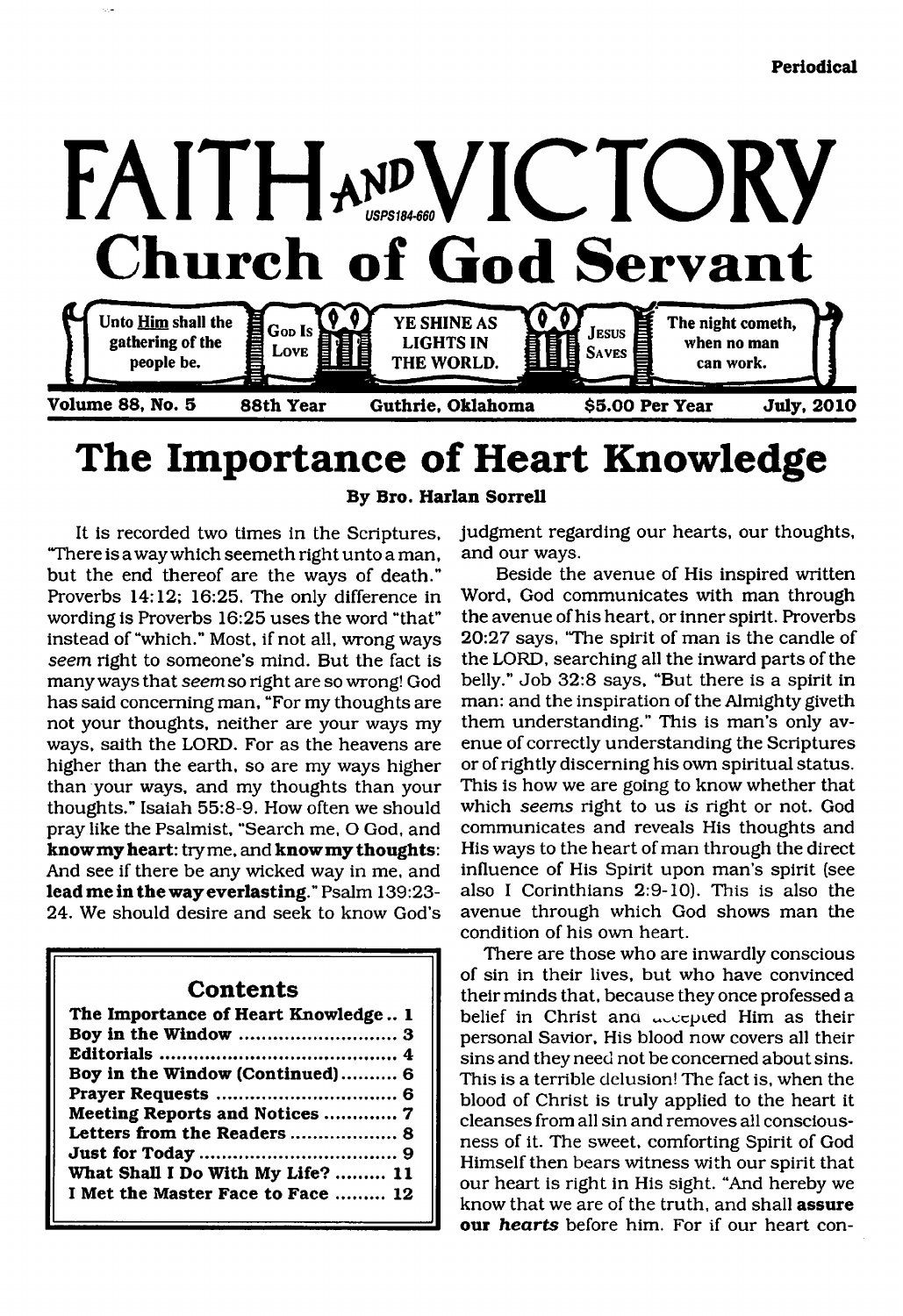demn us, God is greater than our heart, and knoweth all things. Beloved, if our heart condemn us not, then have we confidence toward God. And whatsoever we ask, we receive of him, because we keep his commandments, and do those things that are pleasing in his sight." I John 3:19-22. We can be sure that if our heart is conscious of sin, God is much more conscious that it is there, and we can never approach His presence with confidence until that sin is truly cleansed by the blood of Jesus and the Spirit has confirmed its removal to our inner conscience.

Being sure we are right with God is not about assuring our minds that we are because, from our perspective, it *seems* we've met all the conditions or have done everything right. Being sure we are right with God is more directly related to *heart* knowledge. It is more important to listen to what the *heart* says than what the *mind* says. A person's mind can tell them that everything is fine - "I'm doing okay." But if, at the same time, our heart is telling us that something isn't just quite right, something is missing, or something isn't complete, then we better listen to our heart. "For what man knoweth the things of a man. save the spirit of man which is in him?..." I Corinthians 2:11. If and when everything is fine and okay, the Spirit of God will bear witness with our spirit that this is in fact the case. The Spirit will assure our spirit (our heart). But if God's Spirit is not giving our heart that witness, and *inwardly* we feel emptiness, a void, and no conscious fellowship and communion with the Spirit, we better listen to our heart rather than seek refuge in something that we believe to be true in our minds!

Do you remember how clear the Spirit's witness was *to your heart* when you first got saved? You felt, as one song expresses it, "Not an evil foreboding, Not a doubt in my soul, Not a sin that's corroding - 1 am whole, I am whole!" And, as in the expression of another song, "My soul is saved, it must be so, I feel a holy peace, Through all my *heart* a tranquil flow. Oh, this is Heaven's grace! My soul is saved, I truly see my name enrolled on high; My *heart* and will and God agree. And heaven seems so nigh!" Do you still possess that Divine witness of hope within your soul that is "brighter than the perfect day?" And as yet another song says, "Is thy hope unclouded by a fear? Hallelujah! do you know That the love of God is burning clear *In thy heart* as white as snow?" Is there somewhat of a

foreboding fear within when you think of standing before Christ in judgment just as you are right now? If so, careful self-examination is certainly in order. What is beclouding the atmosphere of your heart? "Herein is our love made perfect, that we may have boldness in the day of judgment; because as he is, so are we in this world. There is no fear in love; but perfect love casteth out fear: because fear hath torment. He that feareth is not made perfect in love." I John 4:17-18. Have you lost your first love? Do you still love Him with all your heart, soul, mind and strength?

I will now quote the chorus of song #224 in the Evening Light Songs, but change the part about the Spirit's witness from past tense (has witnessed) to present tense (bears witness). "I know in my heart what it means, Salvation that word so divine; His Spirit *bears witness* so clearly to mine. And I know in my heart what it means." I'm thinking of the importance of keeping current with the Spirit's witness. Most Christians who backslide don't do so overnight. It happens by increments and degrees, and sometimes with such stealth that the backsliding individual may not realize what is actually taking place. Many who backslide continue to profess salvation, but something is different than it originally was - the anointing is gone! In their minds they count themselves to still be Christians. But what about the heart knowledge? This knowledge only comes by the "anointing" (read I John 2:27; 3:24).

I saw a sign one time in front of a certain place of worship, which read, "Seven days without prayer makes one weak." But consider this: it has also been said, "Prayer is the breath of the soul." If your body had not breathed in seven days would you be weak or would you be dead? What about your soul? Is it breathing normally? If not, you can be sure it is either dead or in the process of dying. The apostle Paul said, "Pray without ceasing." I Thessalonians 5:17. And, "Praying always with all prayer and supplication in the Spirit, and watching thereunto with all perseverance and supplication for all saints." Ephesians 6:18. And Jude said, "But ye, beloved, building up yourselves on your most holy faith, praying in the Holy Ghost, Keep yourselves in the love of God, looking for the mercy of our Lord Jesus Christ unto eternal life." Jude 20-21. It is chiefly by neglecting to diligently keep these commandments of the Lord that "virgins" come short of oil (anointing) and their lamps go out.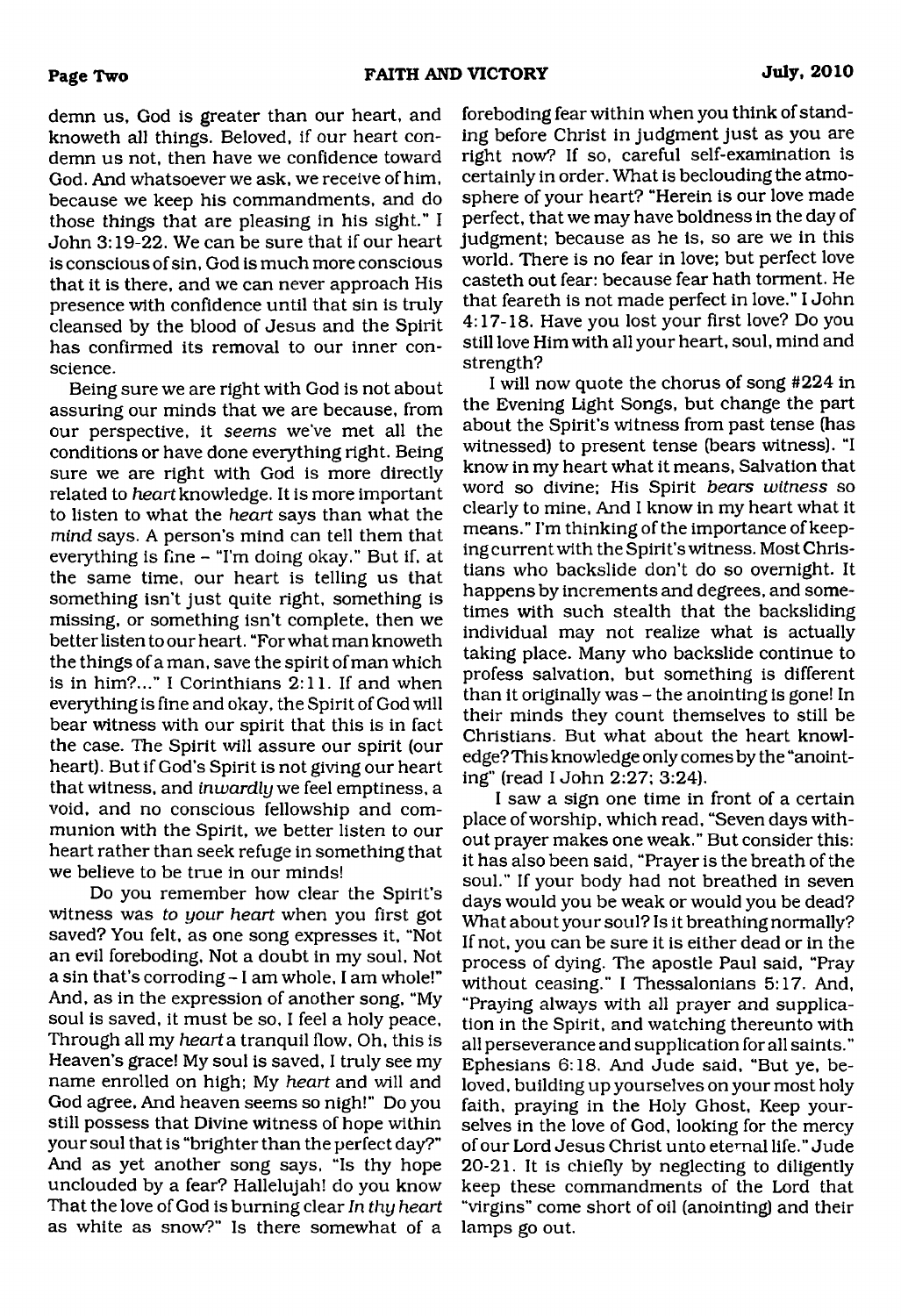ANG.

Please understand that I am not saying that our relationship with the Lord is determined or measured by our inner feelings. Feelings are variable and they come and go. But the point that I want to emphasize here is the importance of keeping things clear between the Lord and us and keeping current in our communion with Him. As another old song says, "Nothing between my soul and the Savior, So that His blessed face may be seen; Nothing preventing the least of His favor—Keep the way clear, let nothing between." There will be times in every Christian's life when, like Job, we "cannot perceive him" and "he hideth himself' from our spiritual perception. In those times we should examine ourselves, as Job did, and if we find in us nothing preventing His favor, just simply say like Job, "But he knoweth the way that I take: when he hath tried me, I shall come forth as gold. My foot hath held his steps, his way have I kept, and not declined. Neither have I gone back from the commandment of his lips; I have esteemed the words of his mouth more than my necessary food." (See Job 23:8-14.)

Personally, I have always found that after "he hath tried me," the dark clouds vanish and my heart once again feels the warm "consolation in Christ," the "comfort of love," and the "fellowship of the Spirit" (Philippians 2:1). As another precious old song says, "Oh, how sublime is the life of a Christian! Filled with the glory of Jesus divine; Deep in his bosom he's joyfully conscious That he is born of a heavenly line." There is nothing that brings a sweeter or more definite assurance of Heaven than the little foretastes we get of Heaven in our hearts through the "fellowship of the Spirit" as we journey toward Heaven. And it is in the bond of this glorious fellowship of the Spirit that God unites the hearts of all those who are truly born of Him. This is the essence of the Church of God. The pure in heart simply flow together because they are drinking of and fellowshipping with the same Spirit (I Corinthians 12:13).

"For God, who commanded the light to shine out of darkness, hath *shined in our hearts,* to give the light of the knowledge of the glory of God in the face of Jesus Christ." II Corinthians 4:6. Let us ever walk in the light of that knowledge. "But if we walk in the light, as He is in the light, we have fellowship one with another, and the blood of Jesus Christ His Son cleanseth us from all sin." I John 1:7. "Blessed are the pure in heart: for they shall see God." Matthew 5:8. "The

grace of the Lord Jesus Christ, and the love of God, and the communion of the Holy Ghost, be with you all. Amen." II Corinthians 13:14.

# <span id="page-2-0"></span>**Boy in the Window**

"And there were many lights in the upper chamber, where they were gathered together. And there sat in a window a certain young man named Eutychus, being fallen into a deep sleep: and as Paul was long preaching, he sunk down with sleep, and fell down from the third loft, and was taken up dead. And Paul went down, and fell on him, and embracing *him* said, Trouble not yourselves; for his life is in him....And they brought the young man alive, and were not a little comforted." Acts 20:8-12.

How I enjoy this from-death-to-life story! I always enjoyed it as a child and it never lost its appeal for me as I grew and heard it many times over. However, the last time I read this passage from the Bible, it seemed to enter into my soul like a fresh stream of water straight from the heart of God! My imagination took hold of it and created a beautiful picture for my soul to ponder.

The lights glowed brightly out from the windows of the upper chamber that night. Warm lively light surrounded by a world of darkness and slumber. Sweet strands of the Saints' songs drifted down to the streets below like dew from Heaven. In the window of the third loft sat the young man, Eutychus, basking in the light and song. How happy that young man must have been! There he was with the Apostle Paul in the same room as he, preaching about the wonderful Messiah, Jesus of Nazareth. He must have felt God's spirit engulfing him with peace and joy as he sat among his fellow believers.

Soon, however, peaceful and warm, he grew sleepy and ignoring the danger continued to sit in the window. Perhaps he just did not think clearly about his situation. Perhaps he believed he could keep himself awake. Perhaps he did not quite understand his danger. Yet whatever illusions of safety he held in his mind, his danger remained very real!

Then he fell. Down, down into the dark cold night, out of the reach of helping hands thrust out to catch him! Down until the hard ground swiftly knocked the life out of his once lively young body. He lay still and helpless in the dark with cries of anguish drifting down to him from

(Continued on page 6.)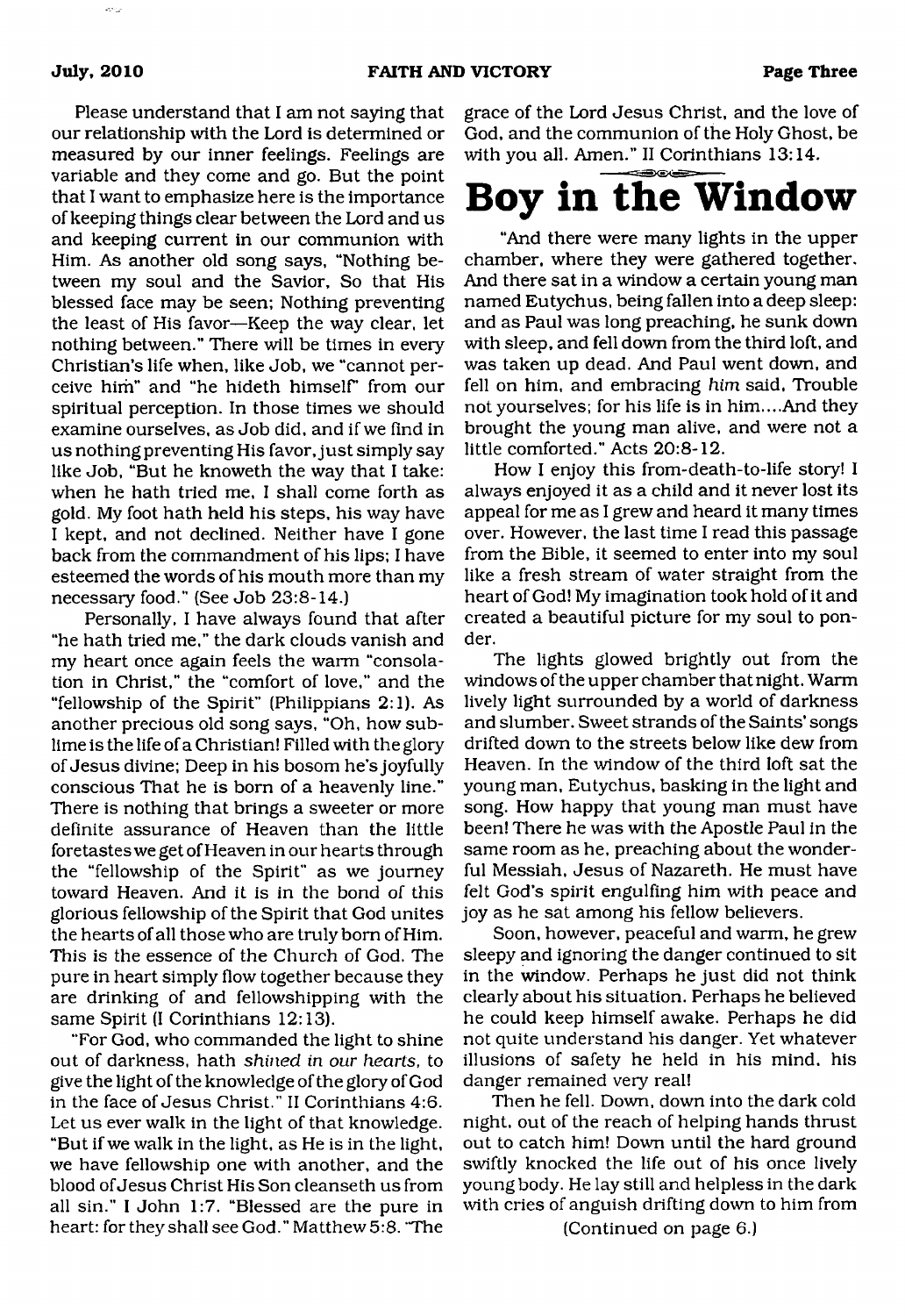### **FAITH AND VICTORY 12 PAGE HOLINESS MONTHLY** <u> 1911 - 1911 - 1911 - 1911 - 1911 - 1911 - 1911 - 1911 - 1911 - 1911 - 1911 - 1911 - 1911 - 1911 - 1911 - 1911 </u>

This non-sectarian paper is edited and published in the interest of the universal CHURCH OF GOD each month (except August of each year, and we omit an issue that month to attend camp meetings), by Willie Murphey, and other consecrated workers at the FAITH PUBLISHING HOUSE. 4318 S. Division, Guthrie, OK 73044.

Notice to subscribers: When you move or change your address, please write us at once, giving your old and new address, and include your zip code number.

Dated copy for publication must be received by the 18th of the month prior to the month of issue.

#### **SUBSCRIPTION RATES**

#### . . . . . . . . .

Single copy, one year..................................................... \$5.00 Package of 5 papers to one address, one year ......... \$20.00 Larger quantities are figured at the same rate.

This publication teaches salvation from all sin. sanctification for believers, unity and oneness for which Jesus prayed as recorded in John 17:21, and manifested by the apostles and believers after Pentecost. By God's grace we teach, preach, and practice the gospel of the Lord Jesus Christ-the same gospel that Peter, John, and Paul preached, taught, and practiced, including divine healing for the body. James 5:14-15.

Its motto: Have faith in God. Its object: The glory of God and the salvation of men: the restoration and promulgation of the whole truth to the people in this "evening time" as it was in the morning Church of the first century: the unification of all true believers in one body by the love of God. Its standard: Separation from sin and entire devotion to the service and will of God. Its characteristics: No discipline but the Bible, no bond of union but the love of God, and no test of fellowship but the indwelling Spirit of Christ.

Through the Free Literature Fund thousands of gospel tracts are published and sent out free of charge as the Lord supplies. Cooperation of our readers is solicited, and will be appreciated in any way as the Bible and the Holy Spirit teach you to do or stir your heart. "Freely ye have received, freely give." Read Ex. 25:2:1 Chron. 29:9: II Cor. 9:7: and Luke 6:38.

Freewill offerings sent in to the work will be thankfully received as from the Lord. Checks and money orders should be made payable to Faith Publishing House. All donations are tax deductible.

A separate Missionary Fund is maintained in order to relay missionary funds from our readers to the support of home and foreign missionaries and evangelists.

In order to comply with Oklahoma laws as a non-profit religious work, the Faith Publishing House is incorporated thereunder.

The *Faith and Victory* is published monthly, except August, for \$5.00 per year by:

**FAITH PUBLISHING HOUSE P. O. Box 518. 4318 S. Division. Guthrie, OK 73044 Office phone numbers: 405-282-1479, 800-767-1479: fax number: 405-282-6318. Internet address: <http://www.faithpublishing.com>**

**Postmaster: Send address changes to:** *Faith and Victory,* **P. O. Box 518, Guthrie, OK 73044.**



"And Joses, who by the apostles was surnamed Barnabas, (which is, being interpreted, The son of consolation,) a Levite, *and* of the country of Cyprus," Acts 4:36.

What a lovely name filled with beau*y f* tiful meaning that the apostles of the Lord gave to Joses, or Joseph. A name like this had to be earned with actions that exemplified this desirable trait of character. Let us look at

a few things this man of faith did to further the cause of Christ in the world. The very next verse, Acts 4:37, speaks a great deal about the nature of Barnabas. It says, "Having land, sold *it,* and brought the money, and laid *it* at the apostles' feet." Barnabas was investing his possessions into the work of the Lord. This act of charity was motivated by a pure heart toward God and was highly regarded by the Saints at that time. There were others, like Ananias and Sapphira, who wanted the same recognition and blessing that Barnabas was given but also wanted to keep back part of the money from the sale of their property. Their deceitfulness not only caused them to lose their blessing, it also caused them to lose their lives.

Barnabas was a man who delighted in seeing the grace of our Lord Jesus manifested in the lives of others. He was a good man, full of the Holy Ghost, and of faith, and when he recognized the spirit of the Lord in others he was ready to encourage them to cleave to the Lord with purpose of heart. (Acts 11:23-24.) Because of his interest in others and the spirit of encouragement that he offered them, many were added to the church. The godly influence Barnabas possessed is worthy of our examination and emulation, for this gift is still greatly needed in the church today.

Barnabas was one who recognized the change that had taken place in the heart of Paul. He perceived that his conversion was genuine, while there were many at Jerusalem who were afraid of him and did not believe he was a true disciple. Barnabas however, heard of Paul's conversion experience and helped him win the confidence of the apostles at Jerusalm. It is quite likely that the bond that developed between the two at this early time in Paul's converted life resulted in their companionship later on as they ministered for the Lord on their missionary journeys.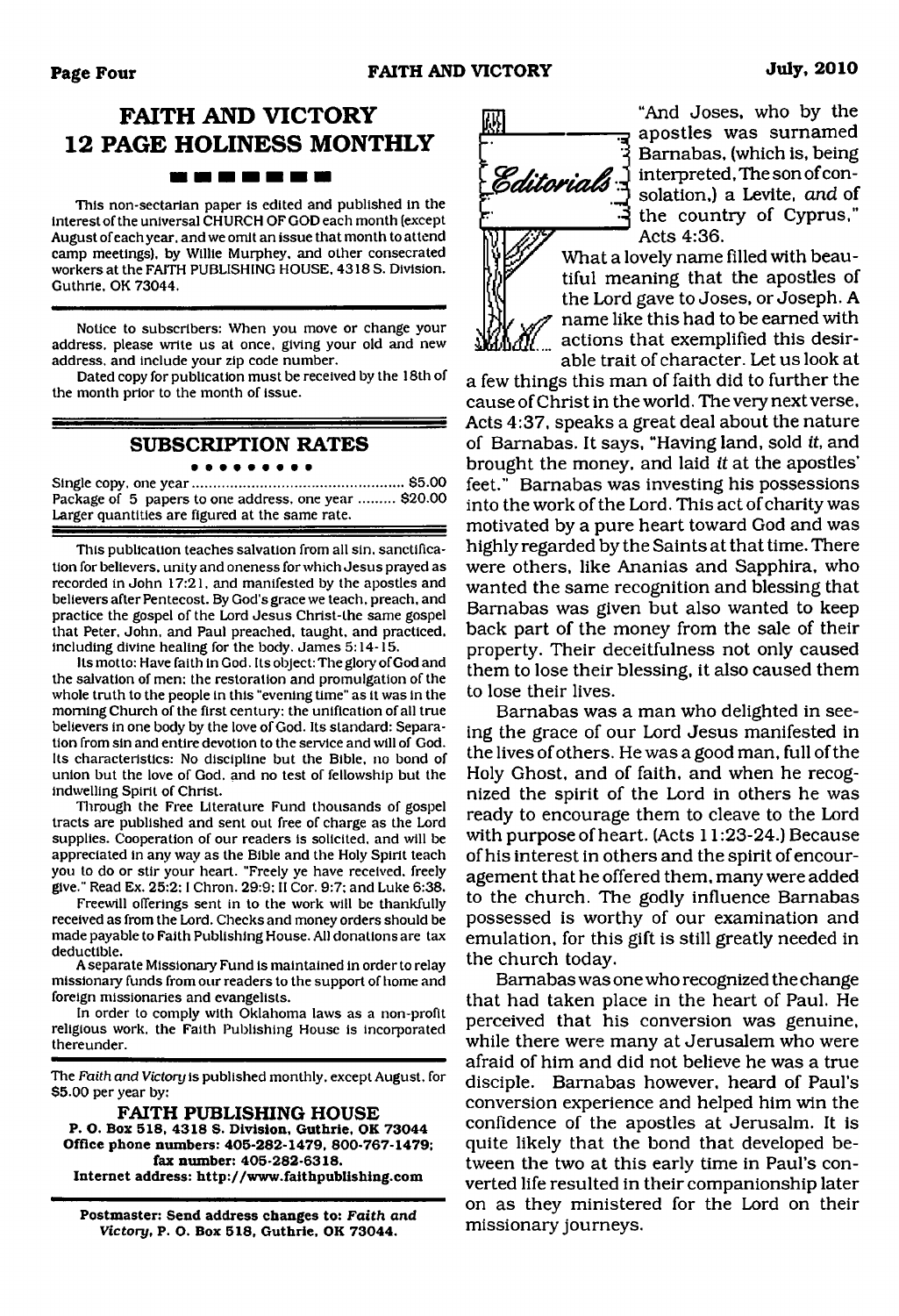The favorable light in which the people viewed Barnabas can be seen in Acts 14:12. For after they had healed an impotent man, who was a cripple from his birth, by the power of God, the people of Lystra declared that the gods had visited them and they called Barnabas, "Jupiter;" and Paul, "Mercurius." Jupiter was considered to be the chief deity among these people.

On one missionary journey that Paul and Barnabas were called by the Holy Spirit to take, they were served and accompanied by John Mark, a cousin of Barnabas. During this trip, for an unspecified reason, John Mark left them and did not complete the journey. Later Paul and Barnabas were planning another journey and Barnabas wanted to take John Mark again. Paul did not want to take him and there developed a rift between the two. It resulted that Barnabas sailed with Mark to Cyprus and Paul took Silas and went through Syria and Cilicia. It is evident that Barnabas ministered to Mark and brought him to a state of spiritual maturity so that later in life, Paul requested for Timothy to bring Mark and come to him stating, "...he is profitable to me for the ministry." II Timothy 4:11.

When Barnabas saw an honest soul who desired to serve the Lord, he went about cultivating it into a pillar of faith that later became a blessing to many people. Paul and John Mark are only two examples that demonstrated the fruit of the good spirit that Barnabas possessed, earning him the name being interpreted, "the son of consolation."

For one who would like to possess this same gift of consolation that Barnabas used in his ministry, it sometimes is helpful to look at the mistakes of those who were not such good comforters. Probably some of the most notorious in their blunders were the ones spoken about in the afflictions of Job. They failed so greatly that Job cried, "...miserable comforters *are* ye all."

It is hard for someone who is arrogant and filled with their own self righteousness to be a genuine blessing to someone in need. Inevitably, they will be patronizing and condemning in their attempt to "help" another. Those who visited Job were condemning in their approach. They falsely assumed to know God's plan behind his troubles and were quite bold in telling him about it. They were blunt, uncaring and unsympathetic. Instead of listening to Job with an understanding spirit, they launched into a

lecture drawing from the "vast" resources of their earthly wisdom. While they said a lot of good things, their speech failed to minister to the need Job had. He called their words "vain." Job said, "I also could speak as ye *do:* if your soul were in my soul's stead, I could heap up words against you, and shake mine head at you. But I would strengthen you with my mouth, and the moving of my lips should asswage *your grief*."

May the Lord give us words that comfort those in need and lift their spirit to a higher plane of faith in God. He holds the ultimate solution to the needs of mankind. He has the balm for a broken heart and relief for a body bowed in pain.

It has been said that people such as Barnabas utilize three life changing "A's" in their ministry to others—their Attention, their Affection, and their Affirmation. These positive approaches enable one to gain the respect and confidence of another, which is key to being able to effectively minister to their needs. Those who are made to feel special from these expressions of concern know they can come uncondemned, unjudged and unafraid. It may be they are feeling the weight of guilt, but they know that you are not the source of that condemnation. This opens the doors to the heart of those who are hurting and in need, and paves the way for the healing of Christ to begin in their soul.

The only true answer to life's problems is for the will of Christ to have full control in one's life. It is through the avenue of prayer that we have access to His abundant store of grace and power. Praying an earnest prayer for someone who is struggling in a battle of life can make a wonderful difference in their ability to continue on. Often the Lord gives great victories and turns the tide of circumstances through a simple prayer. Praying for a friend is a beautiful way to share the love of Christ.

May God bless His church with many members who seek for and obtain the special gift that God gave Barnabas. If we had more with this gift, I am sure there would also be many others added to the Kingdom of God today.

According to our usual policy, we will not publish an August issue of the *Faith and Victory.* We trust the Lord will meet with His people in a special way at the camp meetings this summer. ——Bro. Willie E. Murphey [wemurphey@yahoo.com](mailto:wemurphey@yahoo.com)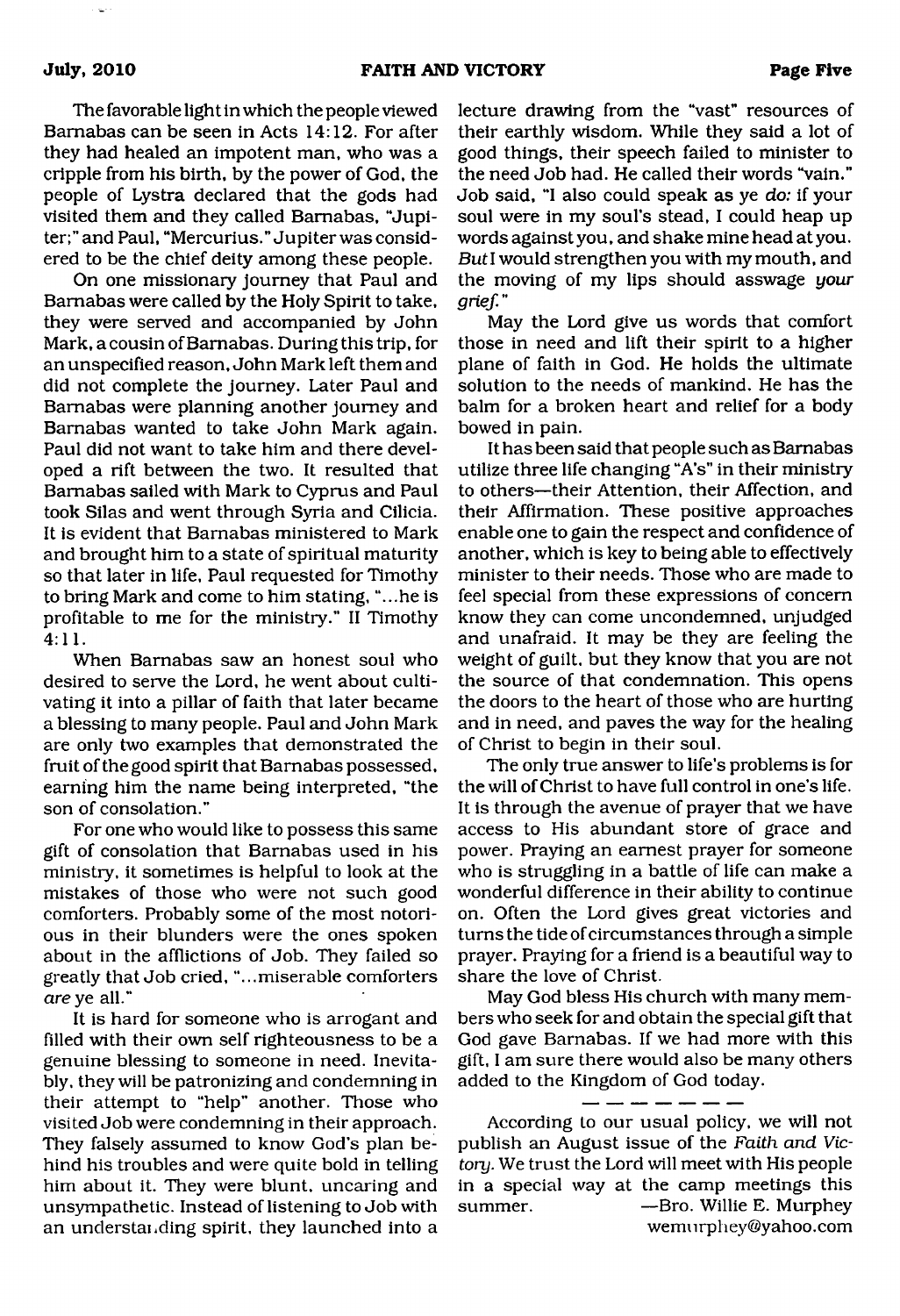## **Boy in the Window**

(Continued from page 3.)

his loved ones.

Yet hope had not abandoned this young believer! Paul rushed to Eutychus and with God's power flowing through him found a wavering spark of life still there in the young man's body. With Paul's earnest prayer to God, Eutychus soon found himself alive and well, surrounded by the Saints rejoicing over his miracle.

In many ways I was like that boy in the window, yet my *soul*, not my body experienced death. I dwelt among the Saints of God as a young person, saved and sanctified, and so in love with my Savior! However, I came into a situation that put my soul in grave danger. I also became sleepy spiritually, yet instead of moving away from the edge, I believed I could keep myself awake. I believed I could keep myself from falling into sin! Unfortunately, with my foolishness I soon fell. Down, down into the dark cold world of sin. Out of the reach of my loved ones reaching out to bring me back to safety. Thankfully, God has a merciful and farreaching arm!

The spark of life in my soul never quite flickered out completely because the Saints that could see my predicament, did not give up on me. Through God's healing power I soon rose up from the death of sin into the safety of the light, surrounded by the Saints rejoicing over my miracle!

Dear saints, those of you who weep for your loved ones and children still living in sin, take courage! Show them much love and little condemnation. They know they are wrong. Their own heart condemns them, yet they feel helpless and trapped in their weak state. Continue to pray for them and let them see the light of God shining through your own life. Sin makes them rebel against the light, but deep down they realize that this Light is their only hope. No matter how strongly they may seem to resist the light of truth, they do not *really* wish it to change or fade.

Let us continue to let the light of Truth shine through us. We may never realize how many hearts we touch in doing so. Our dear lost or struggling loved ones cherish the Light even though they may not admit it even to themselves. Also other poor souls may see our light from their dark prison of sin and realize that there is still hope and light in the world.

—Anonymous



CA—I need prayer for several unspoken requests. — Sis. Doris Pihaylic

LA—Please pray for Bonnie and Larry McKinney, both are seriously ill. Thank You, —Sis. Lee Ann Samons

OK—Remember Sis. Imogene Taylor in prayer. She has cancer that is spreading into very tender areas of her face.

### **Standing Prayer Requests**

 $- + -$ 

Sis. Merline Allen Sis. Gladys Cashio Sis. Helen Carson Sis. Genevieve Carver Sis. Elizabeth Corteway Sis. Waneta Creel Bro. Terry Dawson Sr. Sis. Patsy Doolittle Sis. Dorall Forbes Bro. Troy Gentry Bro. Lee Hilton Jaden Howard Sis. Patsy Jordon Sis. Earnestine Jordon Sis. Karoline Kessler Bro. Mark and Sis. Darlene Knight Sis. Virginia Myers Sis. Elsie M. Offerman Sis. Melba Powell Bro. Vernon Robinson Sis. Ruth Shehee Sis. Cheryl Smith Bro. Michael Smith Bro. Edward and Sis. Gloria Taylor Sis. Imogene Taylor The Mitch Taylor family Sis. Norma Tiller Bro. Delmar Wilkins Bro. Curtis Williams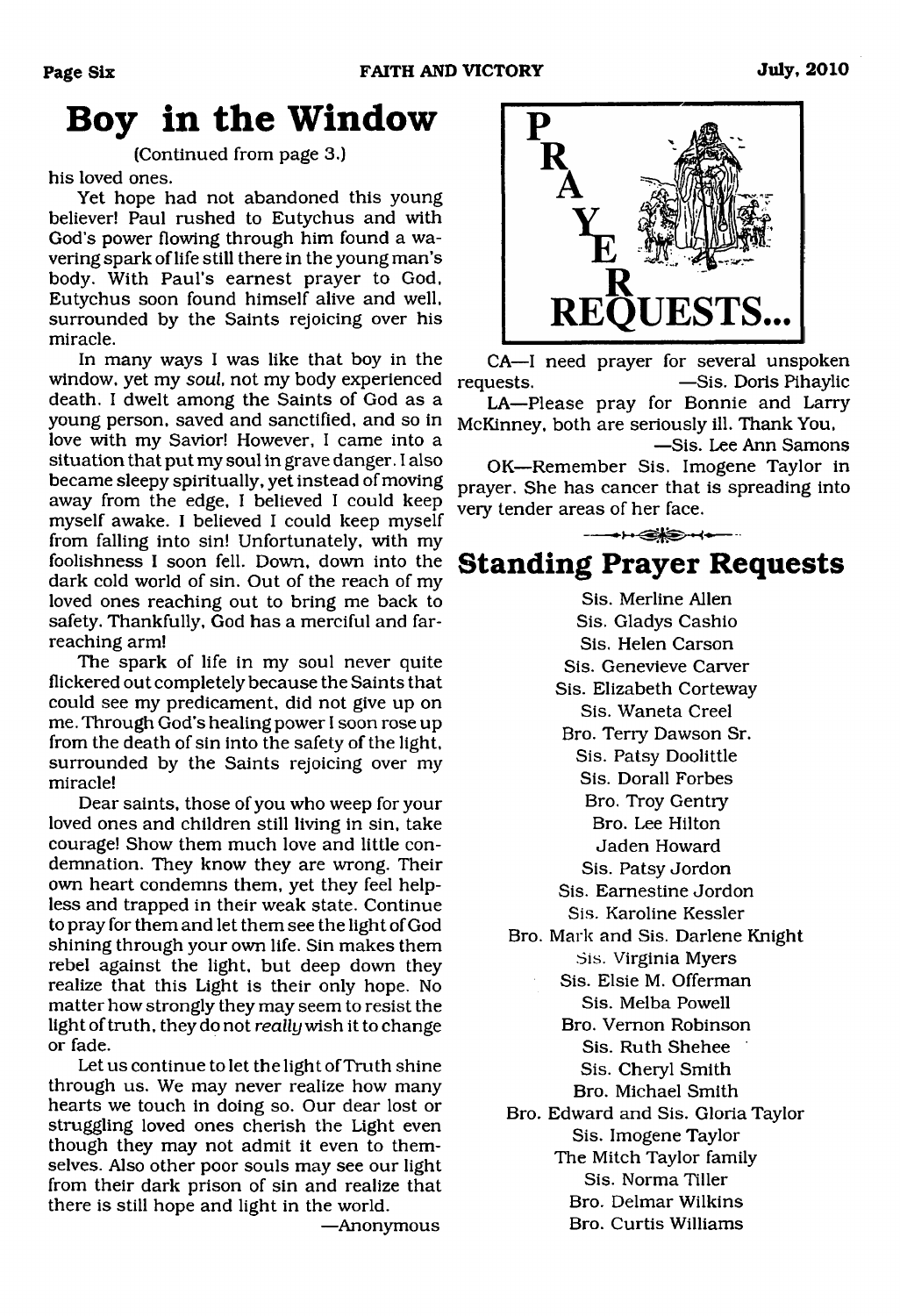#### **MEETING DATES**

**National (Monark Springs, MO)**—July 16-25 **Myrtle, MO (Camp Meeting)**—July 30 - Aug. 3 **California State (Pacoima, CA)**—Aug. 6-15 **Boley, OK (Camp Meeting)**—August 13-15 **Spooner, WI (Tent Meeting)**—August 18-22 **Wichita, KS (Fall Revival)**—September 19-26 **Baldy Mesa, CA (Fall Revival)**—October 8-10 **Dallas, TX (Fall Meeting)**—October 13-17 **Okmulgee, OK (Fall Revival)**—October 15-17

-908

#### **MEETING NOTICES**

#### **NATIONAL CAMP MEETING MONARK SPRINGS, MO**

The National Camp Meeting of the Church of God will be held. Lord willing, at Neosho (Monark Springs), MO, July 16-25. All are cordially invited to come and bring others to enjoy the blessings we are expecting from the Lord.

The Monark Springs campground is located approximately five miles east of Neosho, MO. It is one mile east and 3/4 mile south of the intersection of Highways 86 and 59.

If you travel to Neosho by bus, you may telephone the campground, (417) 472-6427, or Bro. Mike Hightower, (417) 451-3636, for transportation.

The camp meeting is conducted on a freewill offering basis. There is no charge for meals or lodging on the campgrounds. You are welcome to come and enjoy the meeting. We are confident God will supply every need. Meals will be served in the dining hall. Dormitory space and trailer spots are available on a first-come basis. Family units are also available.

For lodging contact Bro. Randel and Sis. DeLoris Bradley (620) 226-3390 or e-mail [rdbradley@ckt.net](mailto:rdbradley@ckt.net).

The business managers are Bro. Mike Hightower, 13974 Newt Dr., Neosho, MO 64850. Phone. (417) 451-3636, and Bro. Paul Cole (417) 455-2378.

The Myrtle, MO camp meeting will begin, Service times will be Friday evening 7:00<br>Lord willing, on Friday morning, July 30, and  $\frac{1}{D}$  m and Saturday 3:00 n m. Dinner will be Lord willing, on Friday morning, July 30, and p.m., and Saturday 3:00 p.m., Dinner will be<br>continue through Tuesday night, August 3. We served, On Sunday, Sunday School will begin at continue through Tuesday night, August 3. We served. On Sunday, Sunday School will begin at we have done for the past few years. There will afternoon service. Dinner will be served. Notice

be services daily at 10:30 a.m. and 7:00 p.m. We plan to also have afternoon services on Saturday and Sunday. We extend a hearty invitation to all to come. There will be 3 meals served daily, all expenses met by free-will offerings. Dormitories are available for lodging, as well as a limited number of cabins. Electrical hook ups are also available for campers, trailers or motor homes. We would like to ask each cabin owner who does not plan to attend this year's meeting to contact Sis. Carol Sorrell at 417-938-4493 and let her know so that arrangements can be made to use your cabin to lodge others who are coming and may need a place to stay. Sis. Carol will be coordinating cabin arrangements. The campground phone number is 417-938-4682. You may also contact Bro. Harlan Sorrell at 417- 938-4336 for further information.

Please pray for a special visitation of the Holy Spirit on this camp meeting, that souls will be saved and every spiritual need will be met.

We look forward to seeing you here.

—Bro. Harlan Sorrell

#### **CALIFORNIA STATE CAMP MEETING**

The annual California State Camp Meeting of the Church of God will begin, Lord willing, on August 6, ending August 15, 2010. The first service will be on Friday evening, August 6 at 7:30 p.m. with three services daily throughout the remainder of the meeting.

The campground is located at 12312 Osborne PL, Pacoima, CA 91331. A hearty invitation is extended to all. Your presence and prayers will add much to the success of the meeting. Accommodations are provided for those needing them, as well as three meals daily. Expenses are met by freewill offerings.

For more information you may contact: Sunset Guest Home (818) 899-2022; Bro. Paul Phillips (661) 251-6956 or Bro. Herbert Clay (818) 897-1396. The chapel phone number is: (818) 899-9021.

#### **BOLEY, OK, CAMP MEETING**

 $\overline{\phantom{a}}$   $\overline{\phantom{a}}$   $\overline{\phantom{a}}$   $\overline{\phantom{a}}$   $\overline{\phantom{a}}$   $\overline{\phantom{a}}$   $\overline{\phantom{a}}$   $\overline{\phantom{a}}$   $\overline{\phantom{a}}$   $\overline{\phantom{a}}$   $\overline{\phantom{a}}$   $\overline{\phantom{a}}$   $\overline{\phantom{a}}$   $\overline{\phantom{a}}$   $\overline{\phantom{a}}$   $\overline{\phantom{a}}$   $\overline{\phantom{a}}$   $\overline{\phantom{a}}$   $\overline{\$ 

**MYRTLE, MO, CAMP MEETING** The Boley, OK congregation is planning to have a mini camp meeting, August 13-15.

10:00 a.m., Morning service  $11:00$  a.m., no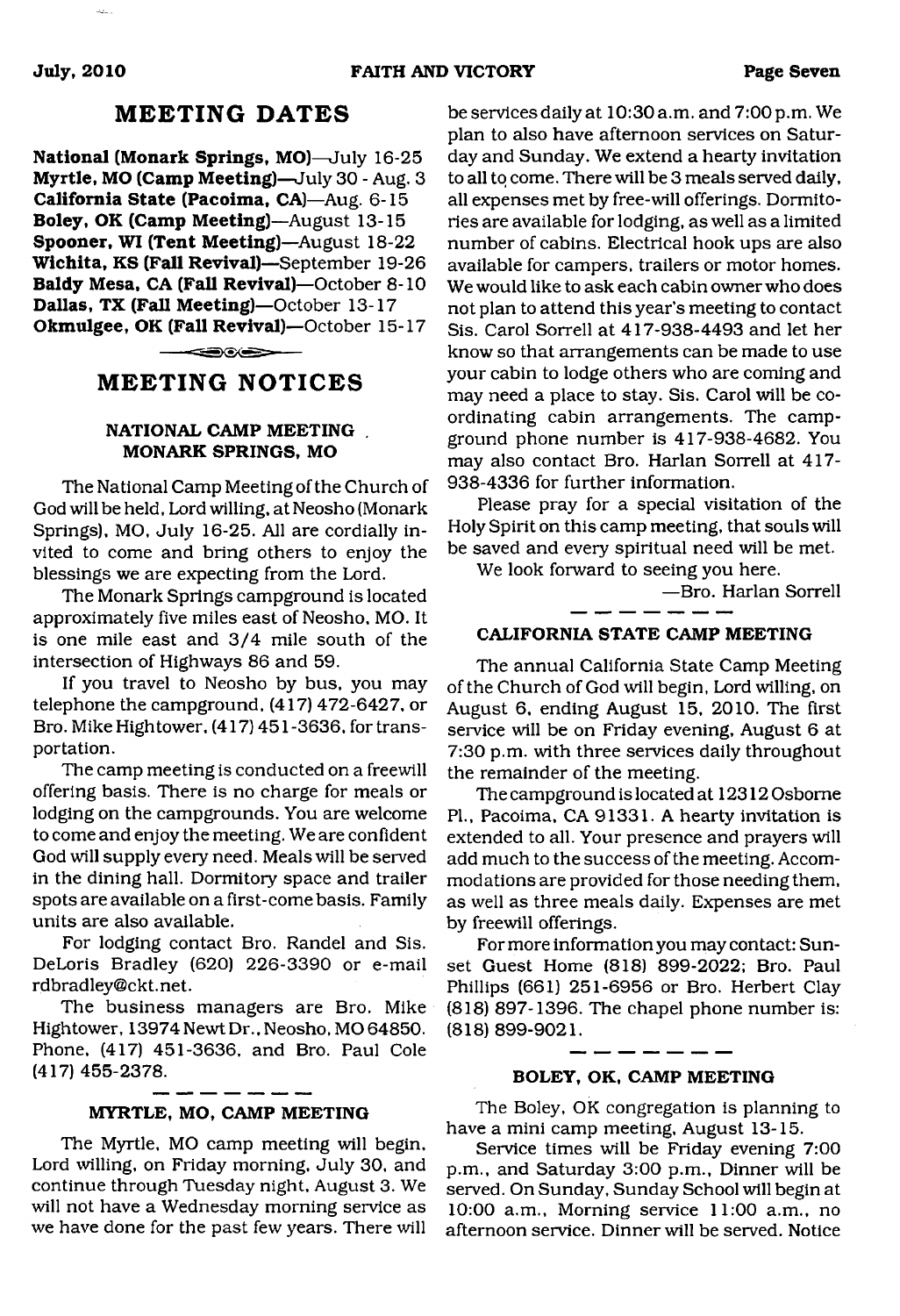that there will only be an evening service on Friday.

Please be in agreement of prayer with us for a very inspirational meeting. Let us not selfishly enjoy the truth—Come and bring a friend.

For further information contact Bro. Cleo Jordan (918) 814-4045.

#### **SPOONER, WI, TENT MEETING**

Lord willing, this meeting will begin Wednesday, August 18, at 7:00 p.m., with services daily at 10:30 a.m. and 7:00 p.m. through Sunday, August 22.

Come for a blessing and to be a blessing, and please support the tent meeting with your prayers.

There will be some accommodations but please call for arrangements. Bring your own bedding and linens if possible. Be prepared for cold nights. We give everyone a special invitation to come and be with us to enjoy God's many blessings of love. For more information contact Bro. Ron and Sis. Martha Zacharias at (715) 635-2994. - - - - -

#### **WICHITA, KS, FALL REVIVAL**

The Wichita congregation welcomes you to our Fall Revival. The meeting will run Sunday, September 19 through Sunday, September 26. Monday through Saturday, services will be held at 11:00 a.m. and 7:30 p.m. On Sunday, services will begin with Sunday School at 9:30 followed by Morning Worship at 10:45 and afternoon and evening services.

Please join us and pray for the revival. For more information contact Bro. Emanuel Gracey at (316) 461-1267 or Bro. Theodore McCray at (316) 641-4170

#### **BALDY MESA, CA, FALL REVIVAL**

\_\_\_\_\_\_

It is with anticipation of the blessing of the Lord that we look forward to our fall revival at the Church of God Baldy Mesa, CA on October 8-10,2010. Please pray with us for our community and God's will to be accomplished. Minister's Fellowship Breakfast Saturday Morning Oct. 9. In His Service,

> —Pastors Travis and Alice Johnson (760) 261-2564

#### **DALLAS, TEXAS, FALL MEETING**

The Church of God Dallas, Texas Congregation located at 11501 Ryliecrest Drive, Balch Springs, Texas welcomes you to their Fall meeting on October 13-17, 2010.

Service times will be: Wed.-Sat. and Sunday evening service at 7:00 p.m.; Sunday School at 10:00 a.m., Sunday Morning Worship at 11:00 a.m. and Sunday Afternoon Service at 2:30 p.m.

For lodging arrangements contact Sis. Linda Montgomery (972) 286-6239. For other information contact Bro. Calvin Frentrup (972) 237- 1538 or Bro. Henry Grimes (972) 222-7249. The chapel phone number is (972) 557-1591

#### **OKMULGEE, OK, FALL REVIVAL**

The Church of God congregation at Okmulgee, Oklahoma invite you to join them in revival services October 15-17. Bro. Hayward Cox has a burden to be with them in this meeting. Evening services on Friday and Saturday will begin at 7:30 p.m. Sunday morning services will start at 11:00 a.m.

For more information contact Bro. Robert Warren (918) 733-1306.



OK—Dear Bro. Willie and Sis. Neta: Greetings in Jesus dear name. I trust the dear Lord is blessing you and giving you comfort, grace and wisdom for all your needs as you serve Him. We know He has promised to be with us in all of our needs. I am so glad that He has given us the earnest of the Spirit in our hearts that we can look forward to the full reward at His coming, and there rejoice with the redeemed of all ages and there fully enjoy, without measure, the things that He has prepared for all them that love Him. Your brother in Christ,

—T. V. McMillian

IL—Dear Bro. & Sis. Murphey: Just wanted to write you a few lines and let you know I am doing a little better. I am still trusting in the Lord for healing of my body. The Lord has been so good to me and I thank all of you for your prayers and encouragement to press on and live and walk in the path that leads to a brighter home in Heaven.

 $-1$  and  $-1$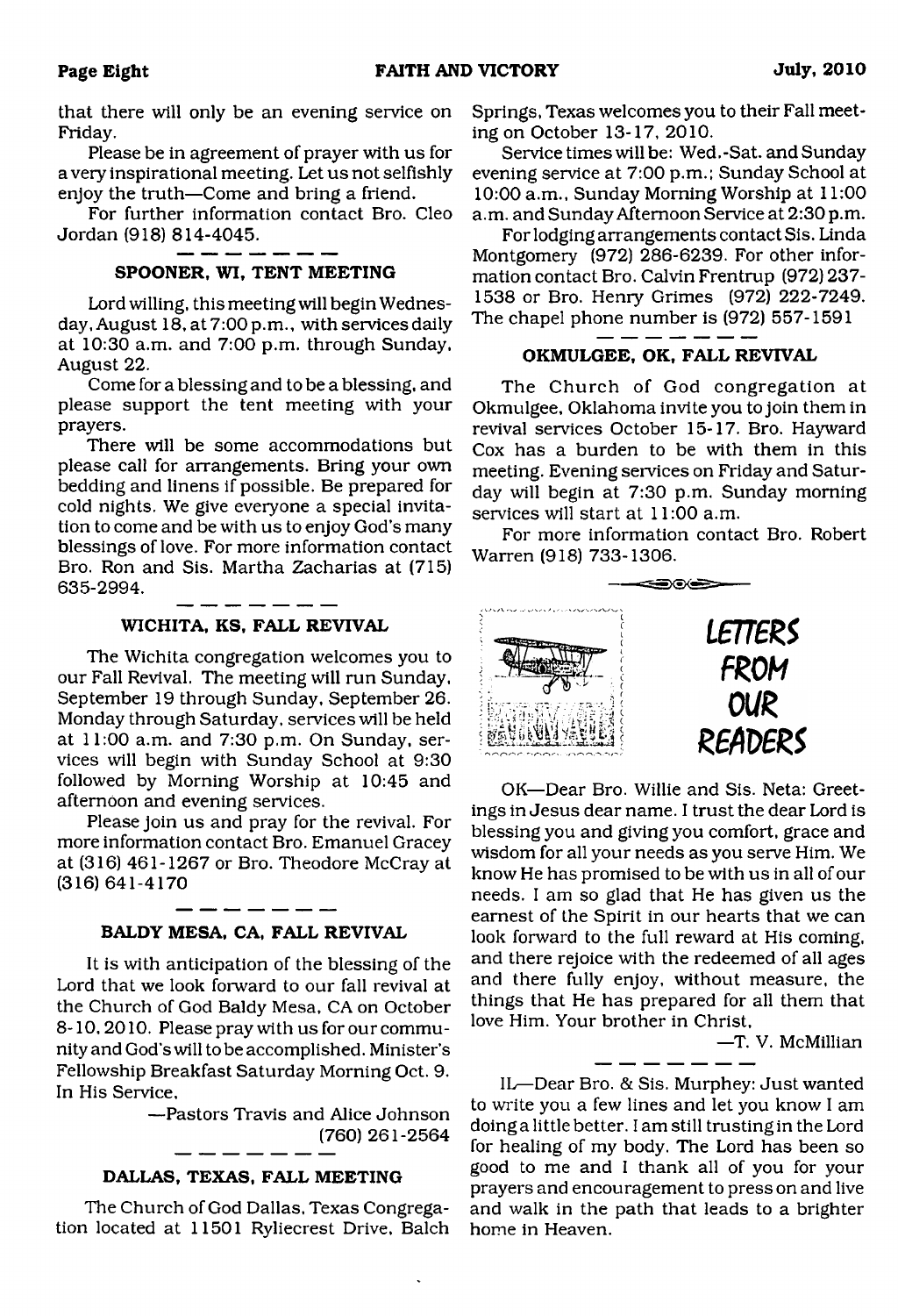Please keep me in your prayers. Christian **-Sis. Elsie M. Offerman** 

LA—Dear Bro. Willie: Psalm 103:2 says, "Bless the LORD, O my soul, and forget not all his benefits:" I bless the Lord and praise His holy name for saving my soul and keeping me pure and clean in this wicked world. I am enjoying all the wonderful benefits that come with salvation.

I want to tell about the miracle God has done for my eyes. In 2005 my optometrist told me I had cataracts on my eyes. I was much concerned and started bringing it to the Lord. He let me know He would take care of it. In January of this year, the doctor examined my eyes and she told me they were getting weaker. One day while I was on the job, God spoke to me so clearly and said, "I will heal your eyes." I started rejoicing and thanking God for the healing that He was going to give my eyes. In May I went to the eye doctor to get my lenses changed. He examined my eyes very closely and told me I did not have any cataracts. Oh, How I praise God for healing my eyes. I also had asked God to please stop my eyes from getting more near-sighted. My lenses have been getting thicker and stronger. The eye examination showed that God is reversing the near-sightedness.

It is so wonderful to be able to cast all my burdens on God. He never fails His trusting children. I want to keep my eyes focused on Jesus and be faithful to the end.

—Sis. Ruth Joiner

KS—Dear Bro. Willie and Sis. Neta: While meditating the other day, I thought that we are so small in God's sight that we appear less than a speck. But on the other hand, we are important enough that He has graven us in the palm of His hand. (Isaiah 49:16.) Having a God that is omnipotent, omniscient and omnipresent, how could we ask for more? I am so grateful how He has manifested Himself time and time again in my behalf: spiritually, physically, financially, legally, emotionally and temporally.

In spiritual needs. He saved and sanctified my being and gave me sustaining grace. Physically, He healed me recently of severe hip and back pains. Financially, He blessed me when I blessed someone else. Legally, He provided me with wonderful counsel without charge. Emotionally, He has comforted my heart during

times of grief and has given me peace and assurance when doubts and fears arose. Temporally, while driving home from church the other Sunday, I discovered I barely had brakes because I had accidentally left on my emergency brakes. The Lord helped me to stop while exiting the freeway and didn't allow my brake system to be damaged. On another note, the Lord helped the plumber clear a difficult drain from my sump pump and gutter system without digging up the yard. Finally, recently while traveling home from the East Coast, the Lord allowed me to make an earlier flight that was full.

No matter how large or small the situation may be to us, they are all the same to God. My desire and prayer is that I be thankful and stay faithful to the end. —Sis. Gertrude Lounds

# <span id="page-8-0"></span>**JUST FOR TODAY**

 $\frac{1}{2} \left( \frac{1}{2} \sum_{i=1}^{n} \sum_{j=1}^{n} \sum_{j=1}^{n} \sum_{j=1}^{n} \sum_{j=1}^{n} \sum_{j=1}^{n} \sum_{j=1}^{n} \sum_{j=1}^{n} \sum_{j=1}^{n} \sum_{j=1}^{n} \sum_{j=1}^{n} \sum_{j=1}^{n} \sum_{j=1}^{n} \sum_{j=1}^{n} \sum_{j=1}^{n} \sum_{j=1}^{n} \sum_{j=1}^{n} \sum_{j=1}^{n} \sum_{j=1}^{n} \sum_{j=1}^{n} \sum_{$ 

There are three days—yesterday, today and tomorrow. The population of the world is divided between these three days. Some are living in the present, some in the past and some in the future. Where we are living, with respect to time, has a great influence upon our lives. Perhaps we do not know just where we are living. It might pay us to make a careful examination of our lives and see whether the past, the present, or the future is bulking most largely in our life.

Those who are living in yesterday are living on memories. Yesterday is gone forever. We can never recall it. I once knew a home where the wife had died. I visited it a year or so after her death. It was a gloomy place. The husband was a gloomy man. He had tried to leave everything in the home as nearly as possible as his wife had left it. The musical instrument had been untouched. This man was living in the past. All the brightness, joy, love and happiness came from the past. The present meant nothing to him. The future held no hope. On the journey of life he was walking backward. His gaze was ever behind him.

There are many like this man. Their circumstances may be different, but they are facing the past. Their joys are the memory of past joys. The sorrow of past troubles, mistreatments, losses, failures and sins shroud their lives in gloom. Why should we keep these things ever present with us? Bring not the care of the past, its regrets, sorrows, or anything from it that can

 $22 - 2$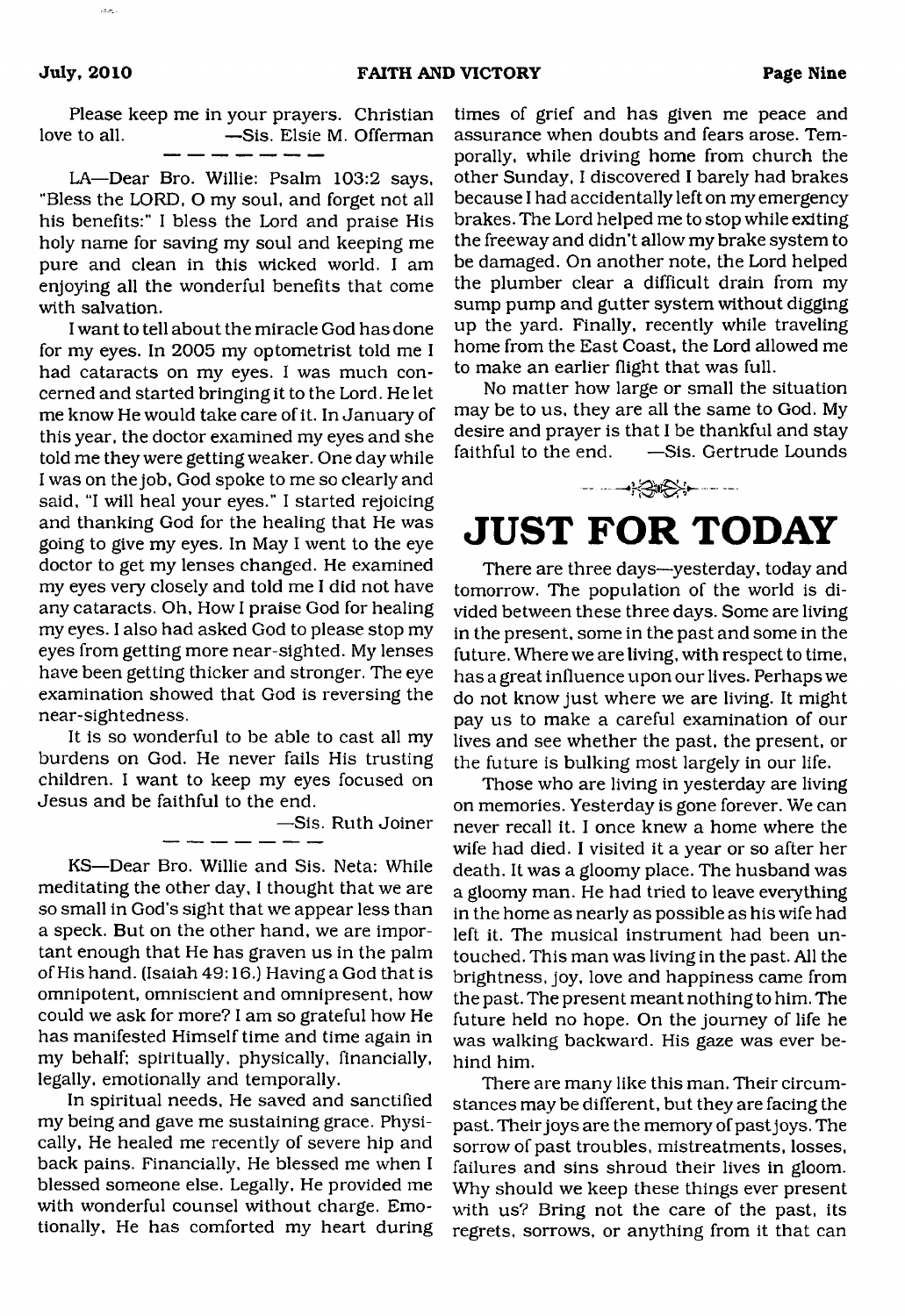cast a gloom upon our today, into the lives we are now living. Yesterday is only a memory. Let us carefully cover its scars. Let us not exhibit them to the world. Let us not be ever looking upon them and thinking over them. Paul's example is a good one to follow, "Forgetting that which is behind I press forward." We should let yesterday be yesterday. Someone has said, 'The tears of yesterday are like passing showers." After the shower should come sunshine. After yesterday's troubles should come forgetting. Yesterday's joys should be succeeded by the joys of today. Let us not live in yesterday. Today is too full of opportunity. It is heavily laden with good things. Let us diy the tears of yesterday. Let us turn to today.

There are other people who live in tomorrow. Their joys are the joys of anticipation, not of realization. True, anticipation has its real joys, but we should not picture a tomorrow so bright that it obscures today. We should not exalt tomorrow so much that today loses its meaning. The hopes of tomorrow, the bright pictures we paint, are not reality. We know not whether they ever shall be. Sometimes people cannot enjoy the things of today because of their forebodings for tomorrow. Instead of filling the future with bright anticipations, they fill it with a thousand ghostly fears. They cross their bridges before they get to them, and because they are ever looking at the bridges their imagination pictures before them, they cannot see the beauties beside the roadway they are traveling.

For them, the flowers beside them bloom in vain. The songs of the birds are not heard. The beautiful prospects on each side of their way are lost. The bridge ahead is what they see. Their attention is so focused on it that they have no eyes or ears for today. A writer said, "I am the champion bridge crosser. I not only cross them, but I help build them." He has many relatives today scattered all over the world. They are in the same business. The fears of tomorrow are a blight on many lives.

Jesus, who understood life better than anyone else, said, "Take therefore no thought for tomorrow, for the morrow shall take thought for the things of itself." His meaning is—do not live in tomorrow, do not borrow trouble. Live tomorrow when you get to it. Live in today. We know not what tomorrow shall bring forth. When it comes, it will take thought for itself. There will be time enough to meet its problems, to overcome its difficulties, to fight its battles and to

rejoice in its victories, when we have reached it. Let us not neglect today for tomorrow.

Whittier says,

"No longer forward or behind I look in hope or fear, But grateful take the good I find— *The best of now and here.* ''

Our lives are wholly made of todays. Let us live in the time that is ours; make the best of it while we may. Let us enjoy its joys and do its work. Let us live to the full today, giving to the past and to the future only what is justly theirs and only what will profit us in the giving.

It is important that we properly meet the things that come. Someone has said, 'Tomorrow we shall smile over today's worries; so why not begin today?" This is an excellent philosophy and well worth consideration. If adopted, it will be a profitable rule of life for us.

If we were given now the strength and grace we shall need tomorrow, we could not use it. It would profit us nothing. If we are strong enough for today, tomorrow need give us no concern. We shall be strong enough for it when it comes. Sufficient for today is God's way of giving. Suppose you try using today the strength and grace you had yesterday. Does it avail you anything? Then do not look for tomorrow's grace today, for ifyou had it today, you could not use it either tomorrow or today.

We should not attempt to solve all the future's problems now nor to see our way entirely clear before us. Face the things that are right at hand. Sometimes the difficulties of today have a way of projecting themselves into the future so that when we look forward to it we feel we never can bear it.

Perhaps a little more of my own experience may be helpful to others. When I was forced to take my bed, my sufferings were very great. These continued month after month. After several months, I was one day lying thinking. The future began to loom up before me so dark, so discouraging, so hopeless, that I felt I never could face it. I asked myself, "How can I endure it?" I was appalled by the prospect. While I was in this melancholy state, it seemed the Spirit of God drew near and whispered to me, "You do not have to live tomorrow now. You do not need to bear tomorrow's pain or suffering now. God knows what you can bear. He will not let more come upon you than you can bear. But live todav, not the days that are before you."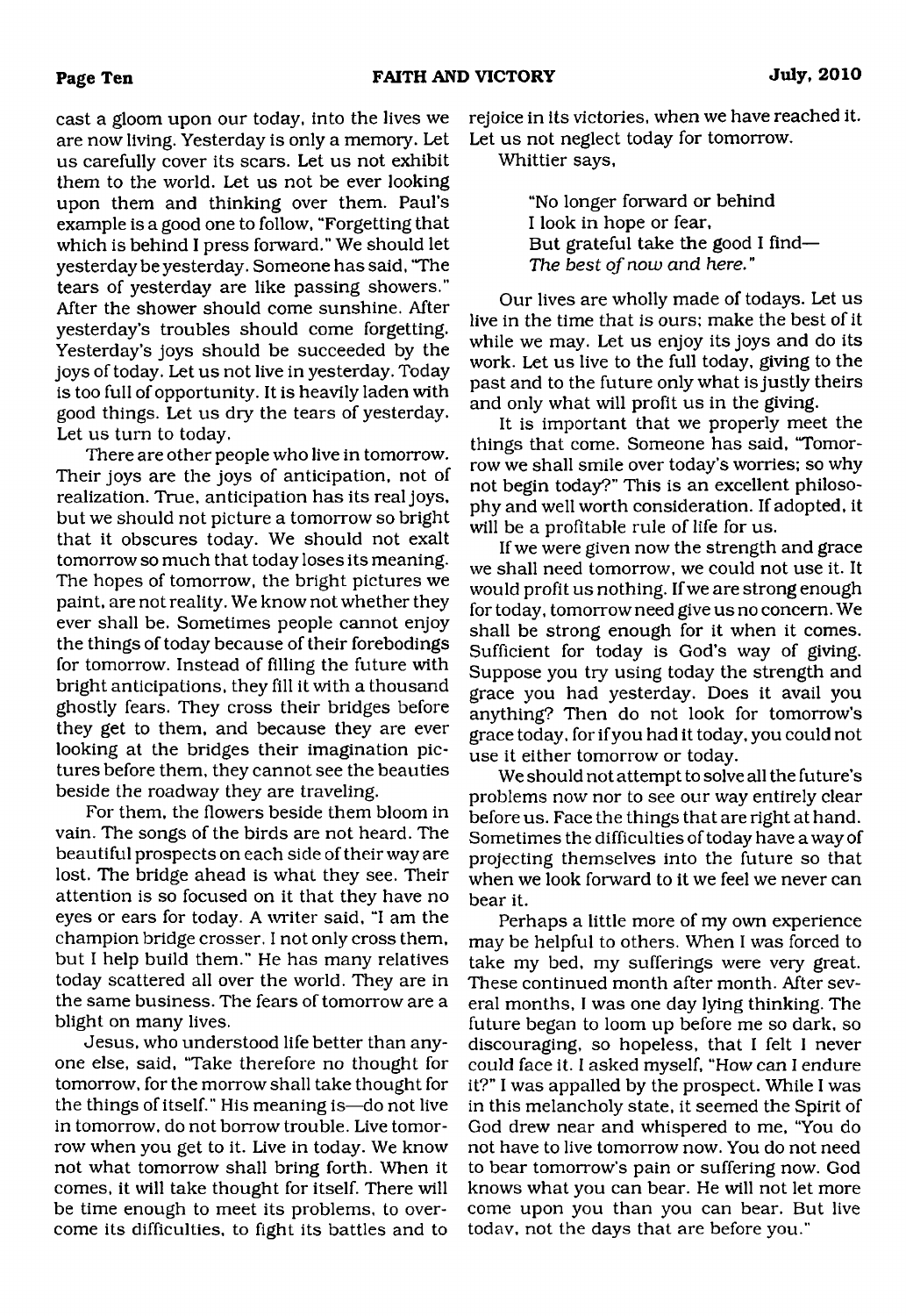I said within myself, "Yes, God knows what I can bear. He will not let that come which is too great for me. *I* will live today. I can bear this today. I will not think of tomorrow." And so again and again I said to myself. "I can bear it today. " This attitude was a great help to me, and the sense of God watching over my life became much more real.

Yes, dear soul, you can bear it today. Whatever your trouble, whatever your sorrow, whatever your perplexity, you will find a way of getting through today. When tomorrow comes, there will be a way for tomorrow. Not long ago I was reading the hymn, "Lead Kindly Light." I was very deeply impressed by some things contained in it. The author says, "I do not ask to see the distant scenes: One step enough forme." He had come to live in today. But was this a natural characteristic? By no means. He continues,

"I was not ever thus— *I loved to choose and see my path.* "

How human he was. How like the rest of us! But he learned sufficiently the wisdom of living in today, until he could say, "one step enough for me." In confidence he closes:

"So long thy power hath blessed me, Sure it still will lead me on O'er moor and fen, O'er crag and torrent till *The night is gone."*

Today has enough for us to bear, enough for us to conquer, enough work for us to do. But we shall be sufficient for it. Many of our troubles of today will pass with today. We need not carry them into the future. We can meet our troubles of today as Abraham Lincoln met his. "Lincoln, even when assailed by such anxieties and griefs as you never will know, used to say, 'And this too will pass."'

Yes, today will pass and tomorrow will come, and when tomorrow comes we shall have tomorrow's strength for its needs. Let us live today in the strength that God gives and not permit the shadows of yesterday nor forebodings of tomorrow to hide the sunshine and beauty and gladness that come from trust and obedience in today. —C. W. Naylor

Taken from *The Secret of the Singing Heart* A reprint edition of this book will be available soon from Faith Publishing.

#### <span id="page-10-0"></span>**What Shall I Do With My Life?**

I. God has a plan for my life.

II. My part is to dedicate my life to Him and ask Him to show me my work.

III. I am responsible to God for the talents He has given me.

IV. A Sunday School teacher who has dedicated his life to God is serving Him as truly as a foreign missionary.

V. In choosing his life work, a Christian should not look for the easiest place.

VI. "Where can I serve most?" is a good question for a Christian to ask in choosing a life work.

"If I had a dozen lives to live I might afford to waste one of them, but I have only one life to invest or lose."

"...Ye are not your own? For ye are bought with a price...." I Corinthians 6:19-20.

"A need, a need known, and ability to meet that need constitute a call."

"If any man will do his will, he shall know..." John 7:17. —Selected

|                     | FAITH AND Order Blank VICTORY                                                                                                                                                                                                                                                                                                                |                          |
|---------------------|----------------------------------------------------------------------------------------------------------------------------------------------------------------------------------------------------------------------------------------------------------------------------------------------------------------------------------------------|--------------------------|
|                     | \$5.00 PER YEAR (11 Issues)                                                                                                                                                                                                                                                                                                                  |                          |
| VICTORY             | Mail this form to start or renew your own<br>subscription $-$ give a friend a gift $-$<br>or do both! It only takes a minute.                                                                                                                                                                                                                | ľ<br>$\sum_{i=1}^{N}$    |
|                     |                                                                                                                                                                                                                                                                                                                                              | VICTO                    |
|                     |                                                                                                                                                                                                                                                                                                                                              |                          |
| FAITH AND           |                                                                                                                                                                                                                                                                                                                                              | $\mathbf{Y}$             |
|                     | Phone $\_\_$                                                                                                                                                                                                                                                                                                                                 |                          |
| VICTORY             | Start or renew my<br>Faith and Victory subscription.                                                                                                                                                                                                                                                                                         | <b>EAITH AND</b>         |
| QNY                 | Send a 1-year gift subscription<br>to the person named below:                                                                                                                                                                                                                                                                                | VICTO                    |
| FAITH               | Gift to $\qquad \qquad$ $\qquad \qquad$ $\qquad$ $\qquad$ $\qquad$ $\qquad$ $\qquad$ $\qquad$ $\qquad$ $\qquad$ $\qquad$ $\qquad$ $\qquad$ $\qquad$ $\qquad$ $\qquad$ $\qquad$ $\qquad$ $\qquad$ $\qquad$ $\qquad$ $\qquad$ $\qquad$ $\qquad$ $\qquad$ $\qquad$ $\qquad$ $\qquad$ $\qquad$ $\qquad$ $\qquad$ $\qquad$ $\qquad$ $\qquad$ $\q$ |                          |
| RY                  |                                                                                                                                                                                                                                                                                                                                              | $\widetilde{\mathbf{g}}$ |
|                     | $City$ State $Zip$                                                                                                                                                                                                                                                                                                                           |                          |
| VICTO<br><b>QNY</b> | Mail Order Blank and remittance to:                                                                                                                                                                                                                                                                                                          | ン<br>N<br>D              |
|                     | <b>Faith Publishing House</b>                                                                                                                                                                                                                                                                                                                | VICTC                    |
| HILY:               | Р. О. Вох 518                                                                                                                                                                                                                                                                                                                                |                          |
|                     | Guthrie, OK 73044<br>7/10                                                                                                                                                                                                                                                                                                                    |                          |
|                     | FAITH AND VICTORY FAITH AND VICTORY                                                                                                                                                                                                                                                                                                          |                          |